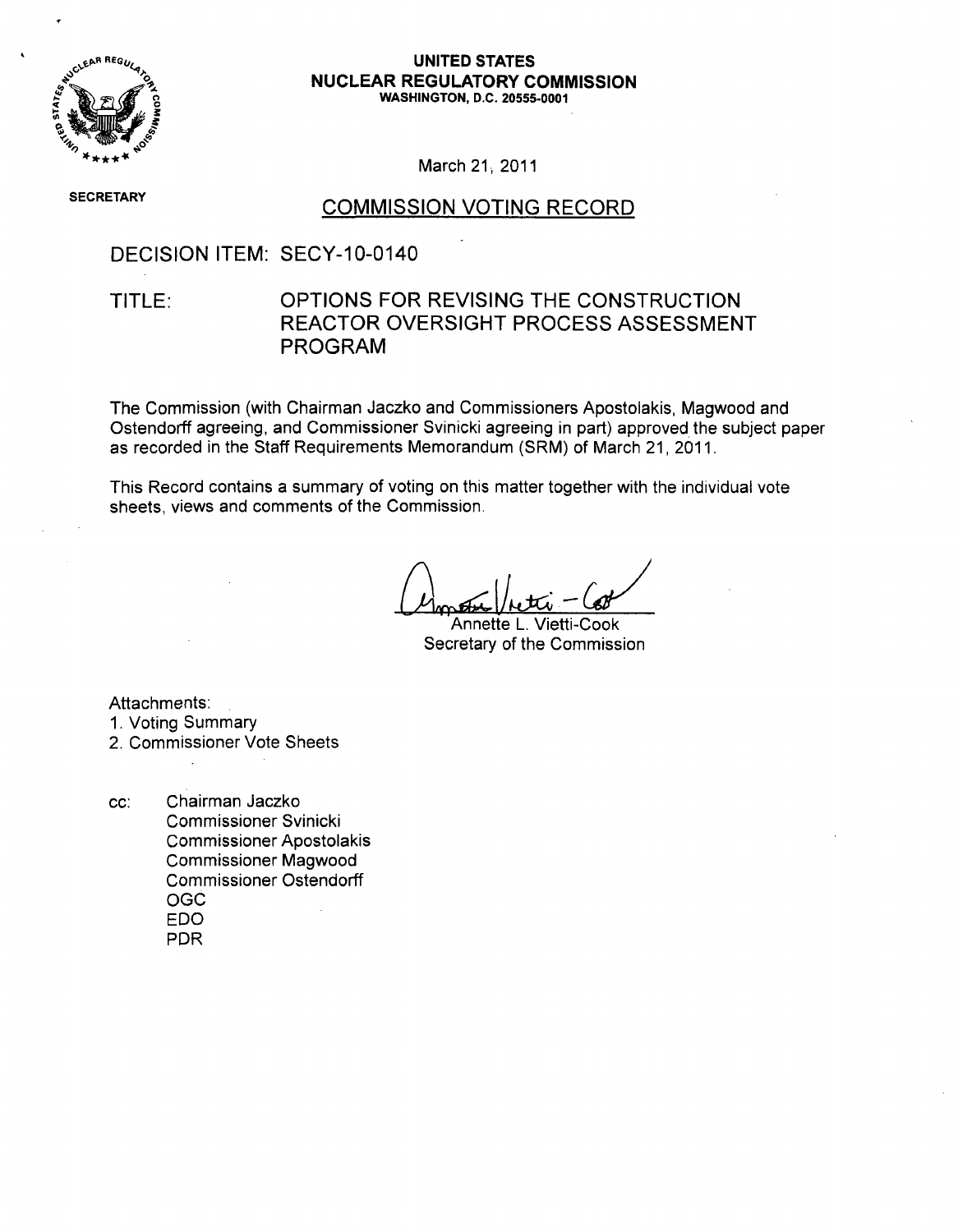### VOTING SUMMARY - SECY-10-0140

### RECORDED VOTES

|                       |    |                           | <b>NOT</b> | APRVD DISAPRVD ABSTAIN PARTICIP COMMENTS | <b>DATE</b> |          |
|-----------------------|----|---------------------------|------------|------------------------------------------|-------------|----------|
| CHRM. JACZKO          | X  |                           |            | X.                                       |             | 12/22/10 |
| <b>COMR. SVINICKI</b> | X  | $\boldsymbol{\mathsf{X}}$ |            | X.                                       |             | 3/3/11   |
| COMR. APOSTOLAKIS X   |    |                           |            | X.                                       |             | 3/1/11   |
| COMR. MAGWOOD         | X. |                           |            | X.                                       |             | 1/14/11  |
| COMR. OSTENDORFF X    |    |                           |            | X                                        |             | 2/18/11  |

### COMMENT RESOLUTION

In their vote sheets, Chairman Jaczko and Commissioners Apostolakis, Magwood and Ostendorff approved, and Commissioner Svinicki approved in part the staff's recommendation and provided some additional comments. Subsequently, the comments of the Commission were incorporated into the guidance to staff as reflected in the SRM issued on March 21, 2011.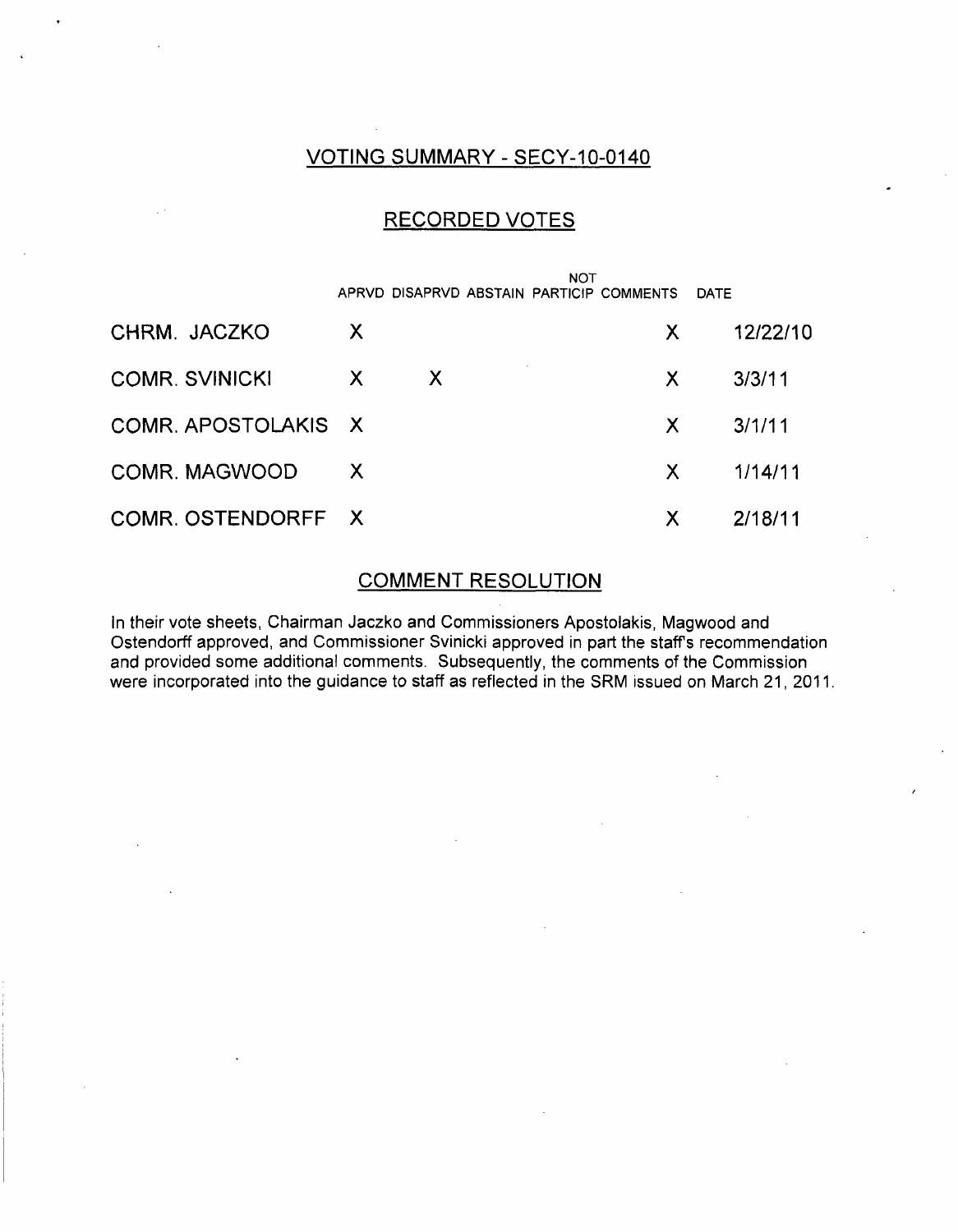### RESPONSE SHEET

| TO: | <b>Annette Vietti-Cook, Secretary</b> |
|-----|---------------------------------------|
|-----|---------------------------------------|

FROM: Chairman Gregory B. Jaczko

SUBJECT: SECY-10-0140 - OPTIONS FOR REVISING THE CONSTRUCTION REACTOR OVERSIGHT PROCESS ASSESSMENT PROGRAM

| <b>Approved</b><br>$\bm{X}$ |              | <b>Disapproved</b> | <b>Abstain</b> |  |
|-----------------------------|--------------|--------------------|----------------|--|
| <b>Not Participating</b>    |              |                    |                |  |
| <b>COMMENTS:</b>            | <b>Below</b> | Attached X         | <b>None</b>    |  |

**/fJ** SIGNATURE

 $\overline{1}$  $\left( \frac{1}{2}\right)$ / **DATF** 

Entered on "STARS" Yes X No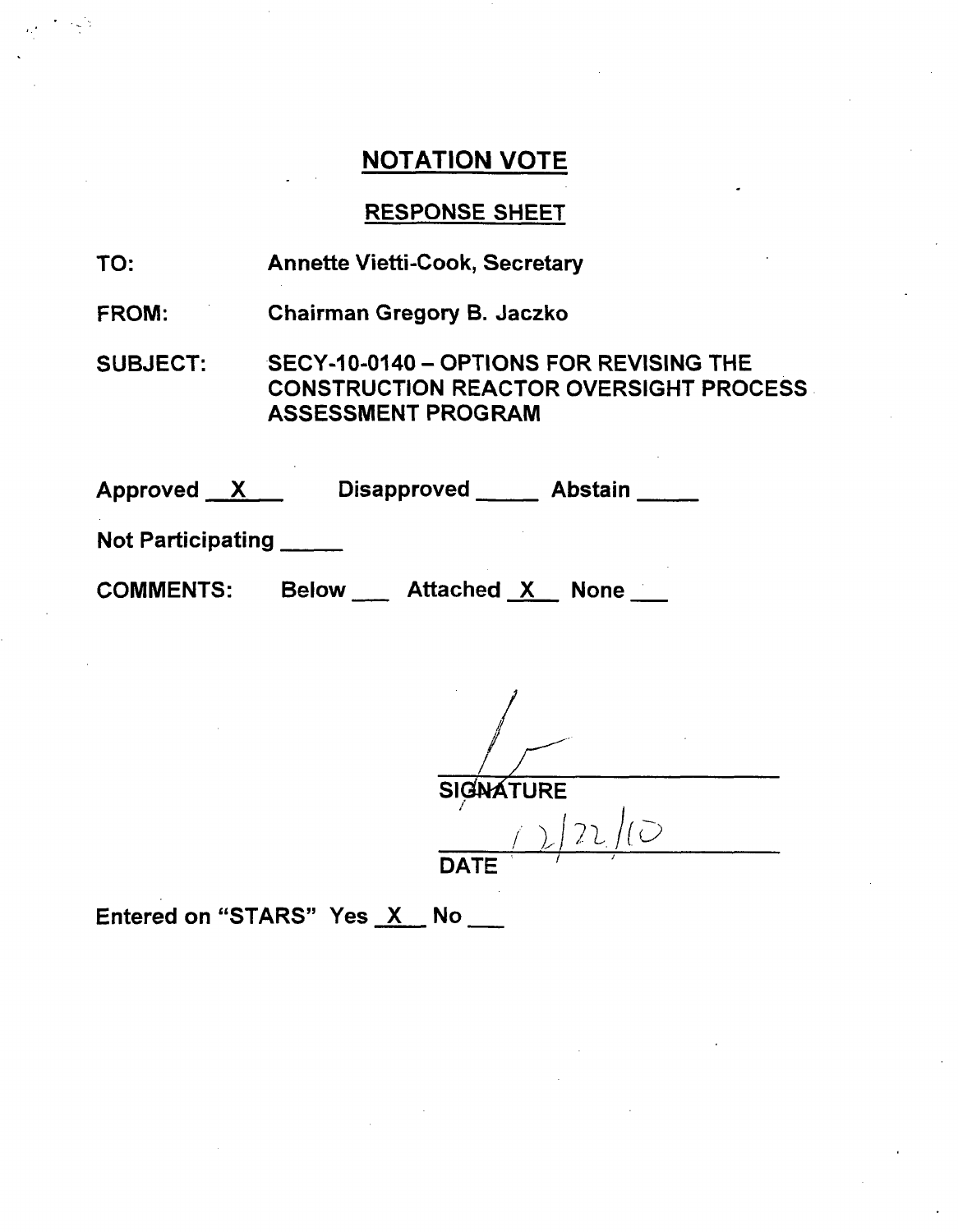### Chairman Jaczko's Comments on SECY-10-0140, "Options for Revising the Construction Reactor Oversight Process Assessment Program"

 $\sim 10^{-1}$ 

I approve Option 2 and Option 3. The purpose of the NRC's Construction Inspection Program is to ensure that an as-built facility (e.g., a new reactor) conforms to the conditions of the license for the facility. All three options for assessing licensee performance and processing inspection findings under the CIP developed by the staff would ensure that the purpose of the CIP is fulfilled. At this time the best of the three options appears to be Option 2, which will provide increased transparency and predictability of NRC's response concerning inspection findings.

As a near-term effort the staff, should implement the enhancements described in Option 2. Specifically, the staff should implement a construction regulatory framework, including strategic performance areas and cornerstones that uses traditional enforcement to disposition the Construction Inspection Program findings; and use the severity level of the findings as the input to the Construction Action Matrix (CAM). As a long-term effort, after at least 2 new reactors have been constructed, the staff should complete the development of the Construction Reactor Oversight Process (cROP) as described in Option 3.

In SECY-10-0140, and during the December 16, 2010, Commission Meeting, the staff pointed out that the traditional enforcement approach used to evaluate the significance of inspection findings has been used successfully during the Browns Ferry Unit 1 restart and is being effectively used to assess construction activities at Watts Bar Unit 2, the Louisiana Energy Services Gas Centrifuge Facility, and the U.S. Department of Energy Mixed Oxide Fuel Fabrication Facility. The staff has demonstrated good success implementing traditional enforcement approach and has not observed any widespread problems with its use in the construction assessment environment. The enhancements described in Option 2 will improve the transparency and predictability of this successful approach. In particular, the use of the CAM will provide increased transparency and predictability of NRC's response concerning inspection findings.

During the Commission meeting, there was discussion that while the use of traditional enforcement has been successful, there were concerns from the pre- Reactor Oversight Process (ROP) era about the consistency of using this process. The establishment by the NRC of the Center for Construction Inspection, which is responsible for implementing the construction inspection program for all new reactor construction, will ensure that inspection findings will be consistently processed for new reactor construction sites in each NRC region. Additionally, with the limited numbers of plants that may be under construction during the next five years, it will be significantly easier to ensure consistency of an appropriate NRC response to inspection findings.

I appreciate the noteworthy effort and consideration the staff has given to all the options, particularly the development of a significance determination process (SDP) and the use of performance indicators (PI) as described in Option 3. While I believe the current use of the SDP and PIs have proven to be effective regulatory tools for the Reactor Oversight Process for the existing fleet of operating reactors, the use of these tools for new nuclear plants under construction may be premature.

In SECY-10-0140 and during the December 16, 2010 Commission Meeting, the staff made clear that experience from significant construction work is needed for the development of meaningful construction PIs. These PIs would be the means to assess licensee performance and are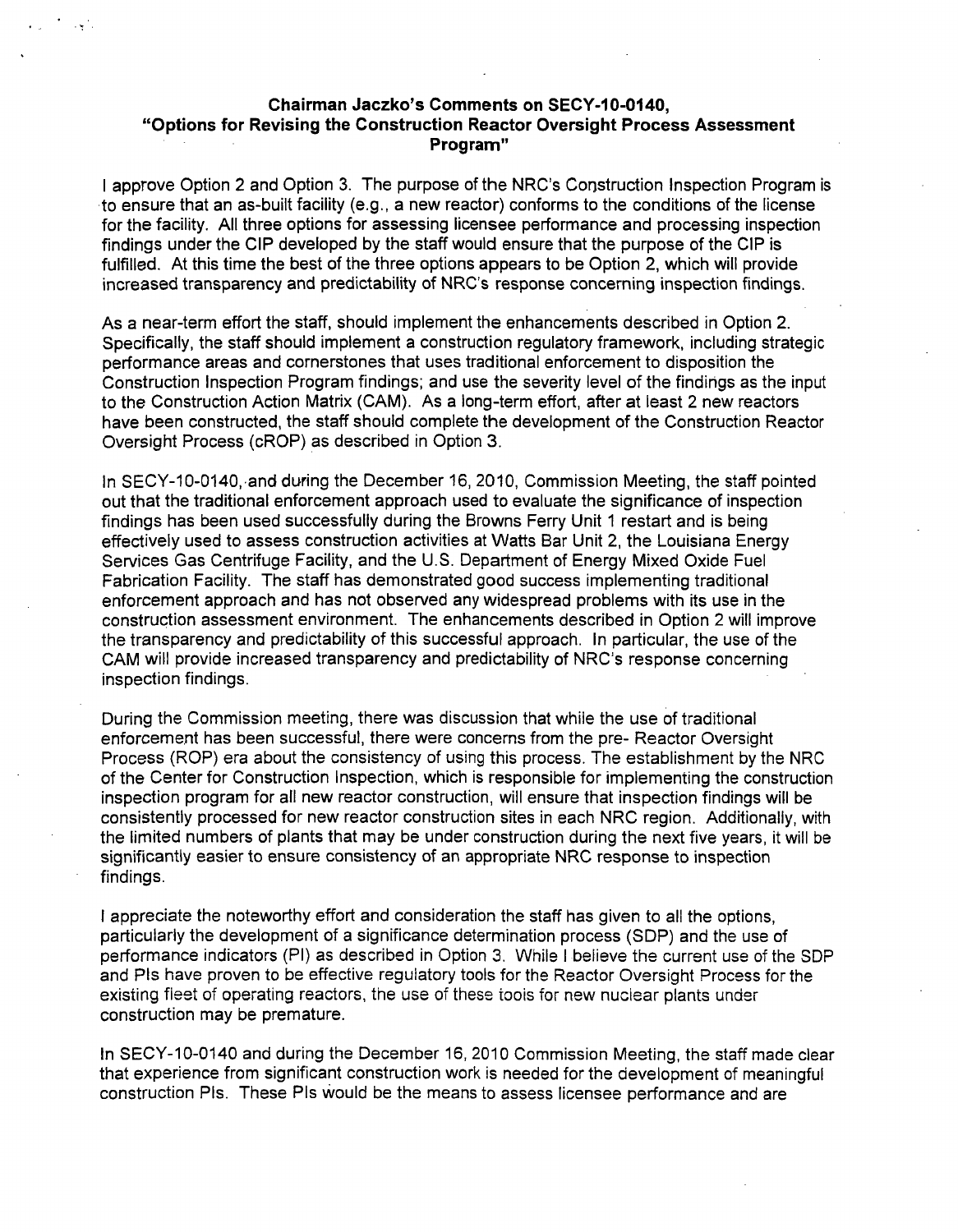important inputs to any cROP. Without a set of meaningful Pis, it is difficult to see how Option 3, at this time, would be any more objective than Option 2. Without a set of meaningful Pis, the desired objectivity gain to be provided by Option 3 over Option 2 would only be a perception, fostered by the use of ROP-like language and not based on reality.

The planned construction of the first 2 new reactors in the coming years should provide the necessary construction experience the staff and industry needs to truly inform the use of a future SDP and PIs. Therefore, the staff should collect data and construction experience needed to develop these tools for future use.

Gregory B. Jaczko

ี้เว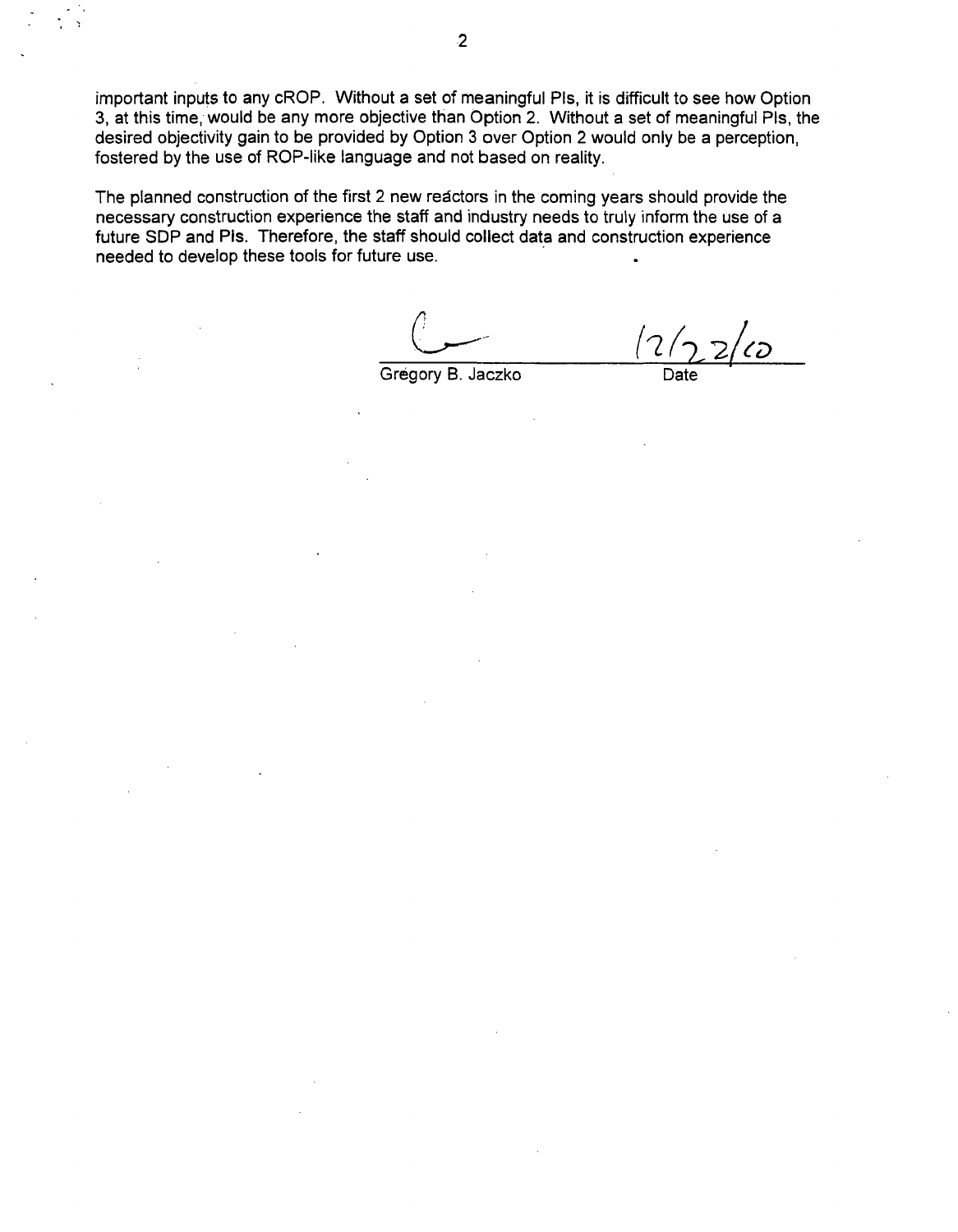$\Box$  (

# RESPONSE SHEET

| TO:                                                   | <b>Annette Vietti-Cook, Secretary</b>                                                                                 |  |  |  |
|-------------------------------------------------------|-----------------------------------------------------------------------------------------------------------------------|--|--|--|
| <b>FROM:</b>                                          | <b>COMMISSIONER SVINICKI</b>                                                                                          |  |  |  |
| <b>SUBJECT:</b>                                       | SECY-10-0140 - OPTIONS FOR REVISING THE<br><b>CONSTRUCTION REACTOR OVERSIGHT PROCESS</b><br><b>ASSESSMENT PROGRAM</b> |  |  |  |
| Approved XX in part<br>Disapproved XX In part Abstain |                                                                                                                       |  |  |  |
| <b>Not Participating</b>                              |                                                                                                                       |  |  |  |
| <b>COMMENTS:</b>                                      | <b>Below</b><br>Attached XX None                                                                                      |  |  |  |

| SIGNATURE                    |
|------------------------------|
| 7/11<br>03/                  |
| <b>DATE</b>                  |
| Entered on "STARS" Yes \/ No |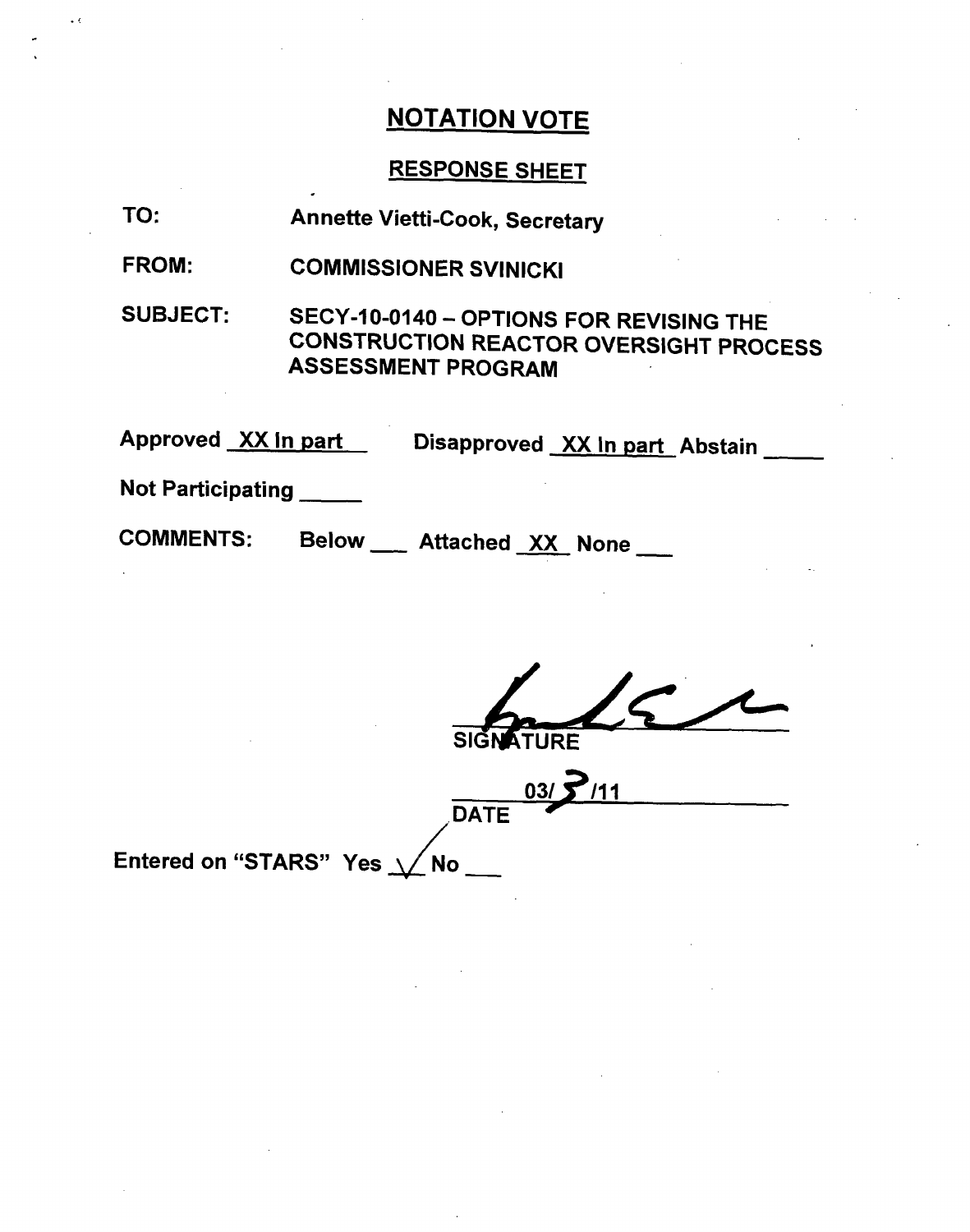### Commissioner Svinicki's Comments on SECY-10-0140 Options for Revising the Construction Reactor Oversight Process Assessment Program

ot

I approve the staff's recommended Option 3 to develop a construction assessment program that includes a regulatory framework as described in SECY-10-0140, to use a construction significance determination process (SDP) to determine the significance of findings identified during the construction inspection program, and to use the construction action matrix to determine the appropriate NRC response to items found. This framework for construction oversight will provide an objective, risk-informed, and replicable assessment of performance. I disapprove, however, the plan to pilot the new construction assessment program for 12 months. Rather, the staff should move immediately to using a significance determination process to assess the significance of inspection findings, without a pilot.

In recent experience, construction findings have generally been of little to moderate safety significance. If the staff should find that its new SDP does not result, in some cases, in an appropriate assessment of safety significance, the staff should default to traditional enforcement, on a case-by-case basis (which is what they would likely do under a pilot, in any event). Instituting this new process uniformly (as opposed to a pilot), and from the early stages of construction at all new units, will allow for the application of lessons learned so that a robust and scrutable process will be in place for any potential uptick in construction activity in the years to come. The use of both significance determination and traditional enforcement processes is already very familiar to the staff. A pilot approach seems overly cautious given this well-trod ground.

Currently, staff estimates that each construction unit will be subject to 35,000 hours of direct inspection (or about 50 FTE) and that about 40 percent of inspections, tests, analyses, and acceptance criteria (ITAAC) will be directly inspected. Staff should assess these estimates in the annual construction reactor oversight process self-assessment and inform the estimates, up or down, on the basis of experience in the field. I also support Commissioner Ostendorff's view that the ITAAC process provides assurance against any latent condition being present in the operating plant and that this mitigation should be credited accordingly in any SDP evaluation, and publicly acknowledged.

Finally, I compliment the staff on the extensive engagement with stakeholders, which resulted in a high degree of alignment on salient aspects of this proposal.

Kristine L. Svinicki **03/**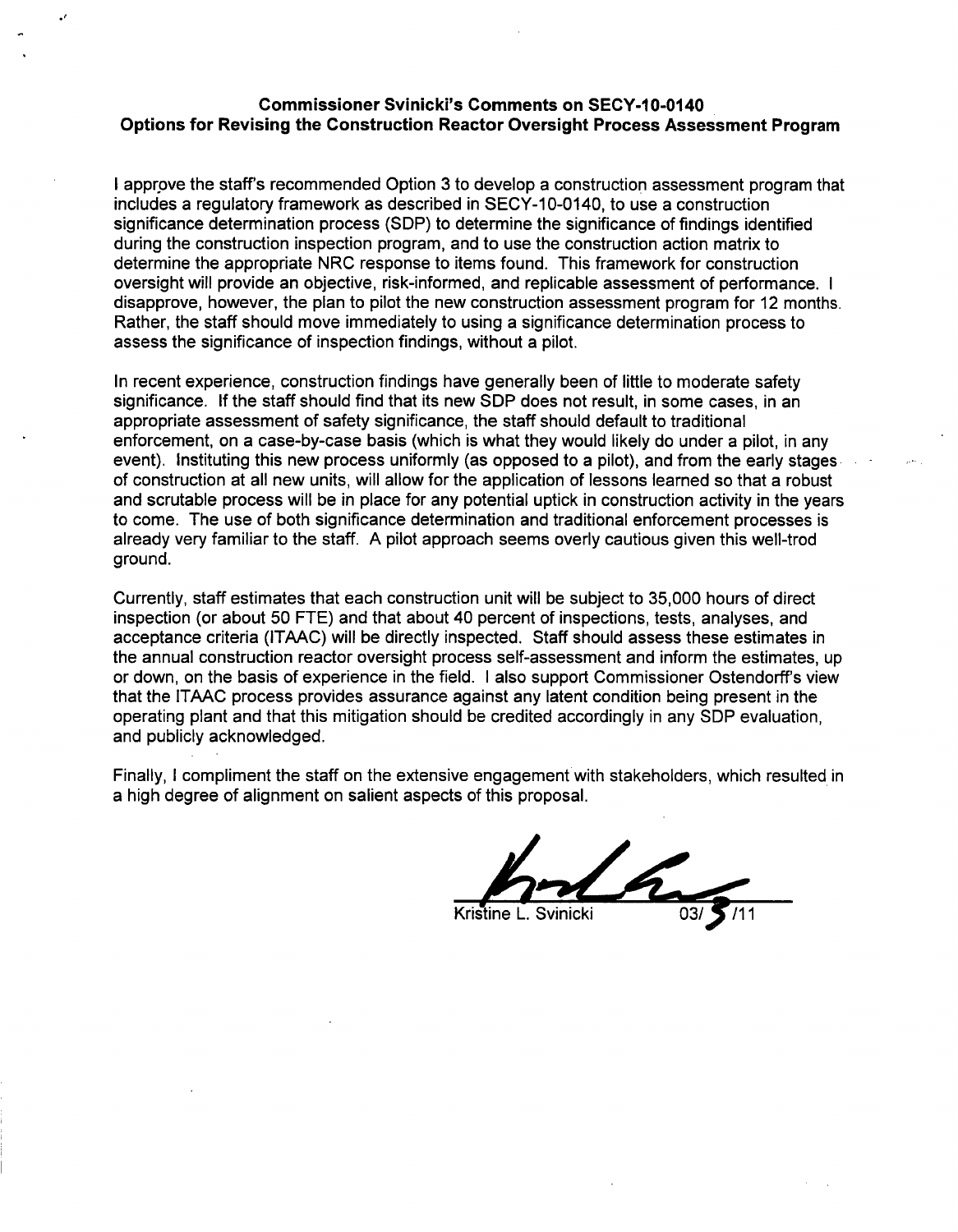### **RESPONSE SHEET**

| TO:                      | <b>Annette Vietti-Cook, Secretary</b>                                                                                 |  |  |  |
|--------------------------|-----------------------------------------------------------------------------------------------------------------------|--|--|--|
| FROM:                    | <b>Commissioner Apostolakis</b>                                                                                       |  |  |  |
| <b>SUBJECT:</b>          | SECY-10-0140 - OPTIONS FOR REVISING THE<br><b>CONSTRUCTION REACTOR OVERSIGHT PROCESS</b><br><b>ASSESSMENT PROGRAM</b> |  |  |  |
| Approved XX              | Disapproved Abstain                                                                                                   |  |  |  |
| <b>Not Participating</b> |                                                                                                                       |  |  |  |
| <b>COMMENTS:</b>         | Below XX<br><b>Attached</b><br><b>None</b>                                                                            |  |  |  |

I approve the staff's recommended Option 3. I agree with the staff that Option 3 includes elements that provide for the most objective approach to the Construction Reactor Oversight Process. After ACRS review of the pilot results, the staff should inform the Commission of the pilot results and proposed changes, if any, to the program before implementation of the revised Construction Reactor Oversight Process.

SIGNATURE **DATE**

Entered on "STARS" Yes  $\searrow$  No  $\_\_$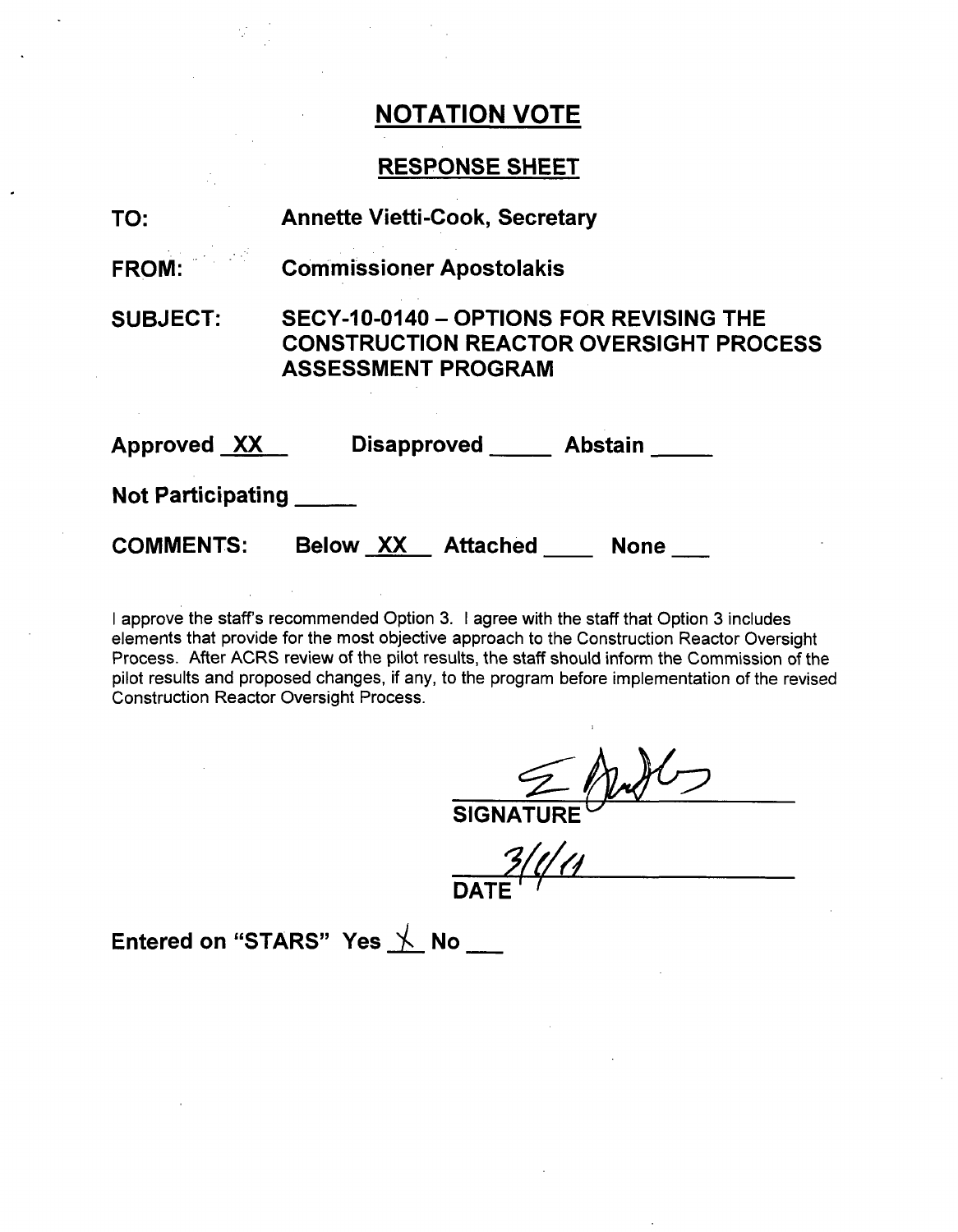## RESPONSE SHEET

| TO:                     | <b>Annette Vietti-Cook, Secretary</b>                                                                                 |  |  |  |
|-------------------------|-----------------------------------------------------------------------------------------------------------------------|--|--|--|
| <b>FROM:</b>            | <b>COMMISSIONER MAGWOOD</b>                                                                                           |  |  |  |
| <b>SUBJECT:</b>         | SECY-10-0140 - OPTIONS FOR REVISING THE<br><b>CONSTRUCTION REACTOR OVERSIGHT PROCESS</b><br><b>ASSESSMENT PROGRAM</b> |  |  |  |
|                         | Approved X Disapproved Abstain                                                                                        |  |  |  |
| Not Participating _____ |                                                                                                                       |  |  |  |
| <b>COMMENTS:</b>        | Below ___ Attached X None ___                                                                                         |  |  |  |

SIGNAT

14 January 201  $\overline{\phantom{a}}$ 

Entered on "STARS" Yes  $\times$  No \_\_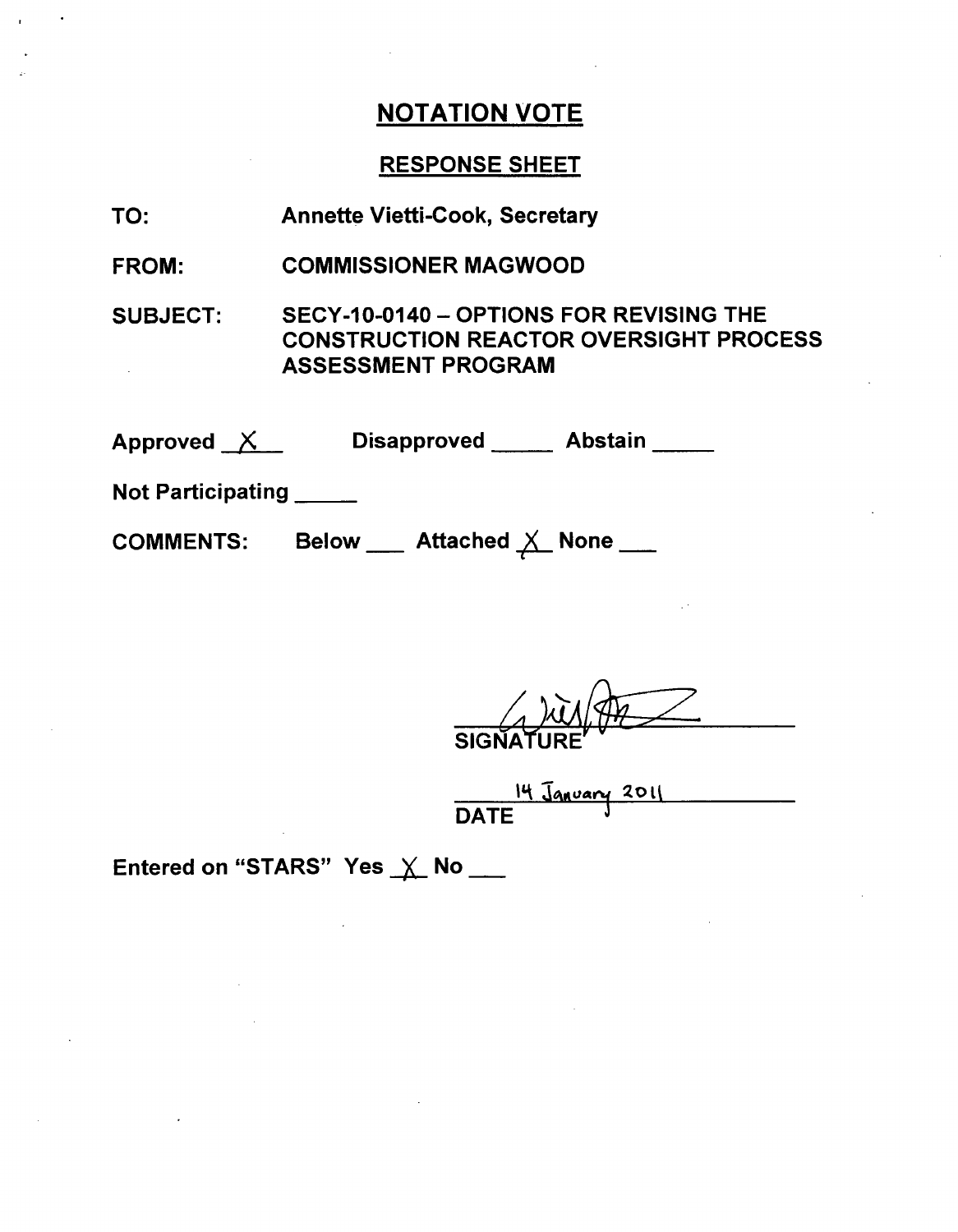### Commissioner Magwood's Comments on **SECY-1 0-0140,** "Options for Revising the Construction Reactor Oversight Process Assessment Program"

I approve Option 3 subject to the additional comments and clarifications noted below. I appreciate the staff's efforts to develop a regulatory framework for oversight and assessment of the construction of new nuclear power plants that will allow NRC actions and conclusions to be more objective, predictable, repeatable, and transparent to all stakeholders and focused on the more safety-significant aspects of construction performance and compliance. The proposed framework and significance determination process (SDP) approach should provide the most effective path to accomplish these objectives and the purpose of the construction Reactor Oversight Process (cROP) assessment program.

It is important to recognize the impetus for creating the Reactor Oversight Process (ROP) for operating reactors when considering construction oversight. Some of the concerns about the Systematic Assessment of Licensee Performance, which was the oversight process that preceded the ROP, were that, at times, it was not clearly focused on issues most important to safety, consisted of redundant actions and outputs, and was frequently subjective, as demonstrated by NRC actions taken in a manner that was, at times, neither scrutable nor predictable. To address these concerns, the NRC staff developed the ROP, which introduced the application of riskinformed and performance-based regulation. The proposed construction oversight framework and use of SDPs for construction should provide for a more seamless transition from the cROP to the ROP, enable a common understanding among all stakeholders of significance, and enable the staff to more effectively focus inspection effort and resources on issues most important to safety.

In light of these considerations, I approve Option 3 to be implemented with the following additions and clarifications:

- **"** Prior to implementing the proposed pilot under Option 3, the staff should provide a plan and schedule describing the draft SDPs, plans for pilot implementation, including how the pilot will be conducted and evaluated, and an overall schedule of anticipated activities.
- **"** The ACRS should review the pilot results.
- The staff should keep the Commission informed of its progress on the pilot plans and execution via routine (i.e., every 6 months) Commission Assistants briefings.

′ષ્મ /૫ William D. Magwood Date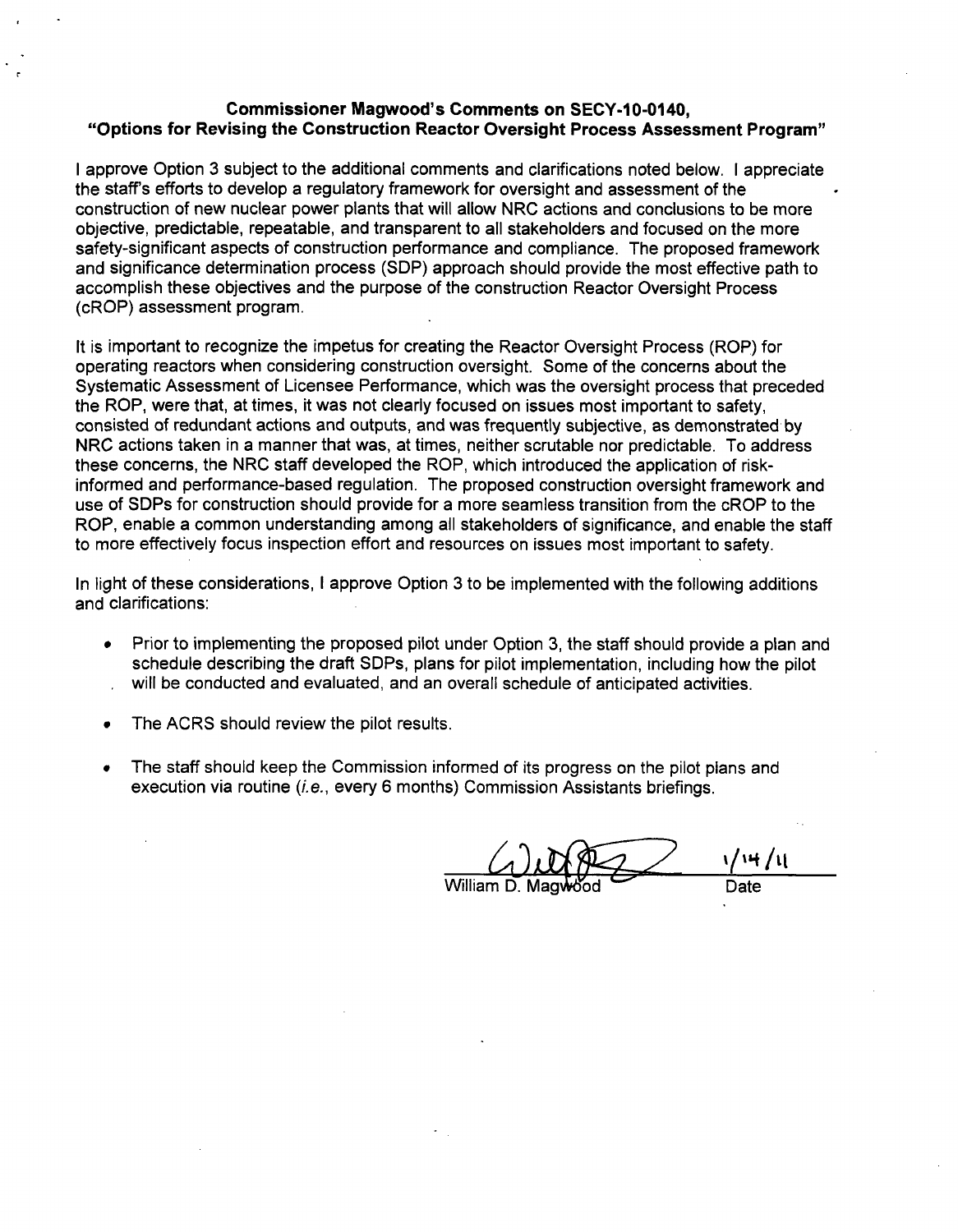## RESPONSE SHEET

TO: Annette Vietti-Cook, Secretary

FROM: COMMISSIONER OSTENDORFF

SUBJECT: SECY-10-0140 - Options for Revising the Construction Reactor Oversight Process Assessment Program

| Approved<br>$\mathbf{X}$ | <b>Disapproved</b>         | <b>Abstain</b> |
|--------------------------|----------------------------|----------------|
| <b>Not Participating</b> |                            |                |
| <b>COMMENTS:</b>         | Attached X<br><b>Below</b> | <b>None</b>    |

SIGNATURE **/**

 $\frac{2}{|8|}$ 

Entered on "STARS" Yes  $X$  No  $\frac{1}{1}$